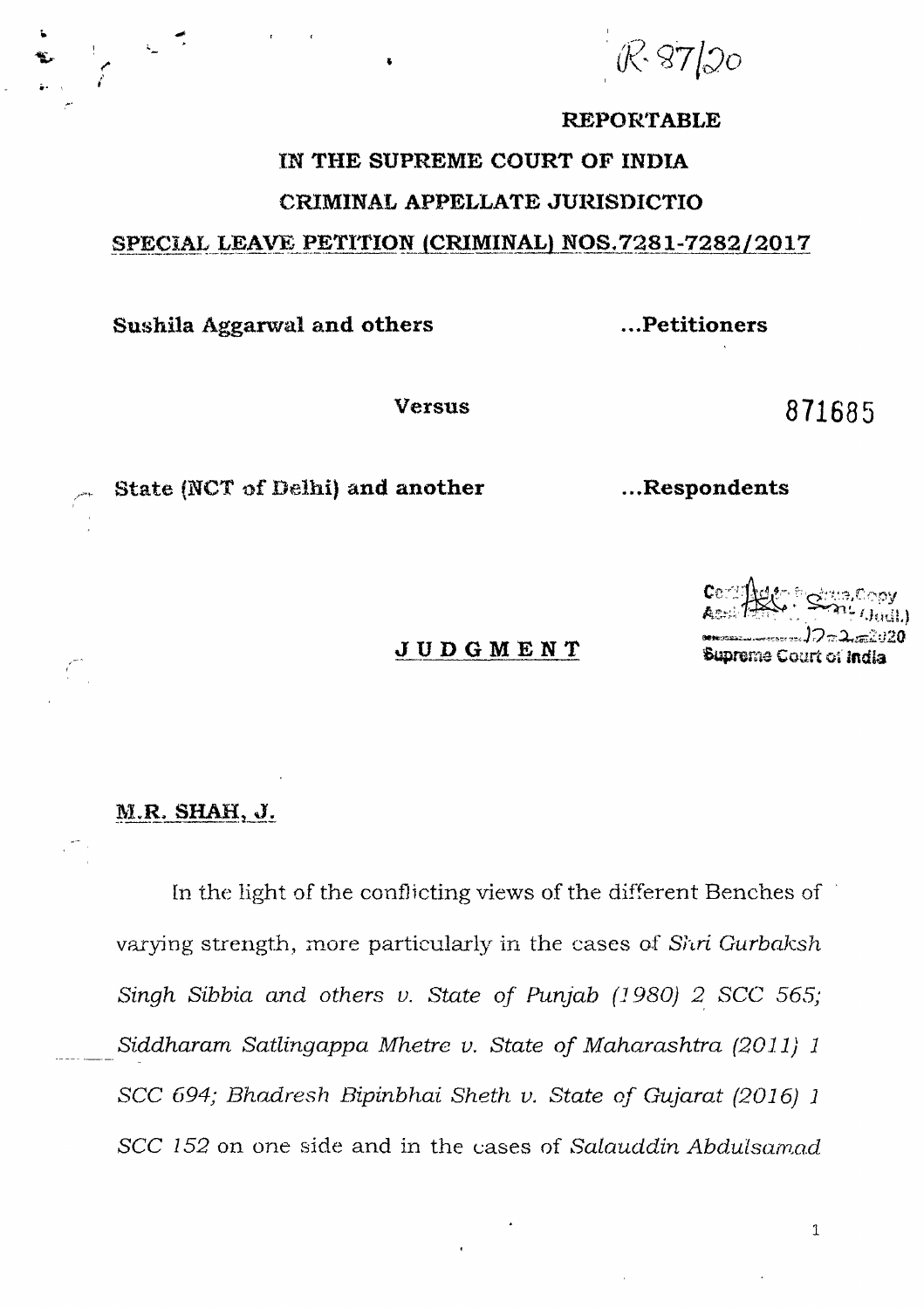Shaikh v. State of Maharashtra (1996) 1 SCC 667, subsequently followed in the case of K.L. Verma v. State and another (1998) 9 J.J. Mannan (2010) 1 SCC 679; and Satpal Singh v. State of Punjab  $(2018)$  4 SCC 303, the following questions are referred for SCC 348; Sunita Devi v. State of Bihar (2005) 1 SCC 608; Nirmal Jeet Kaur v. State of M.P. (2004)  $7$  SCC 558; HDFC Bank Limited v. consideration hy a larger Bench:

" $(1)$  Whether the protection granted to a person under Section 438 Cr.P.C. should be limited to a fixed period so as to enable the person to surrender before the Trial Court and seek regular bail.

(2) Whether the life of an anticipatory bail should end at the time and stage when the accused is summoned by the court."

2. Shri Harin P. Raval, learned Senior Advocate appearing as Amicus Curiae relying upon the decision of this Court in the case of Balchand Jain v. State of M.P. (1976) 4 SCC 572 has submitted that though the expression "anticipatory bail" has not been defined in the Code, as observed by this Court in the aforesaid decision, "anticipatory bail" means \*bail in anticipation of arrest". It is submitted that in the aforesaid decision, this Court has further observed that the expression "anticipatory bail" is a misnomer. inasmuch as it is not as if bail is presently granted by the Court in

2

Ą.

!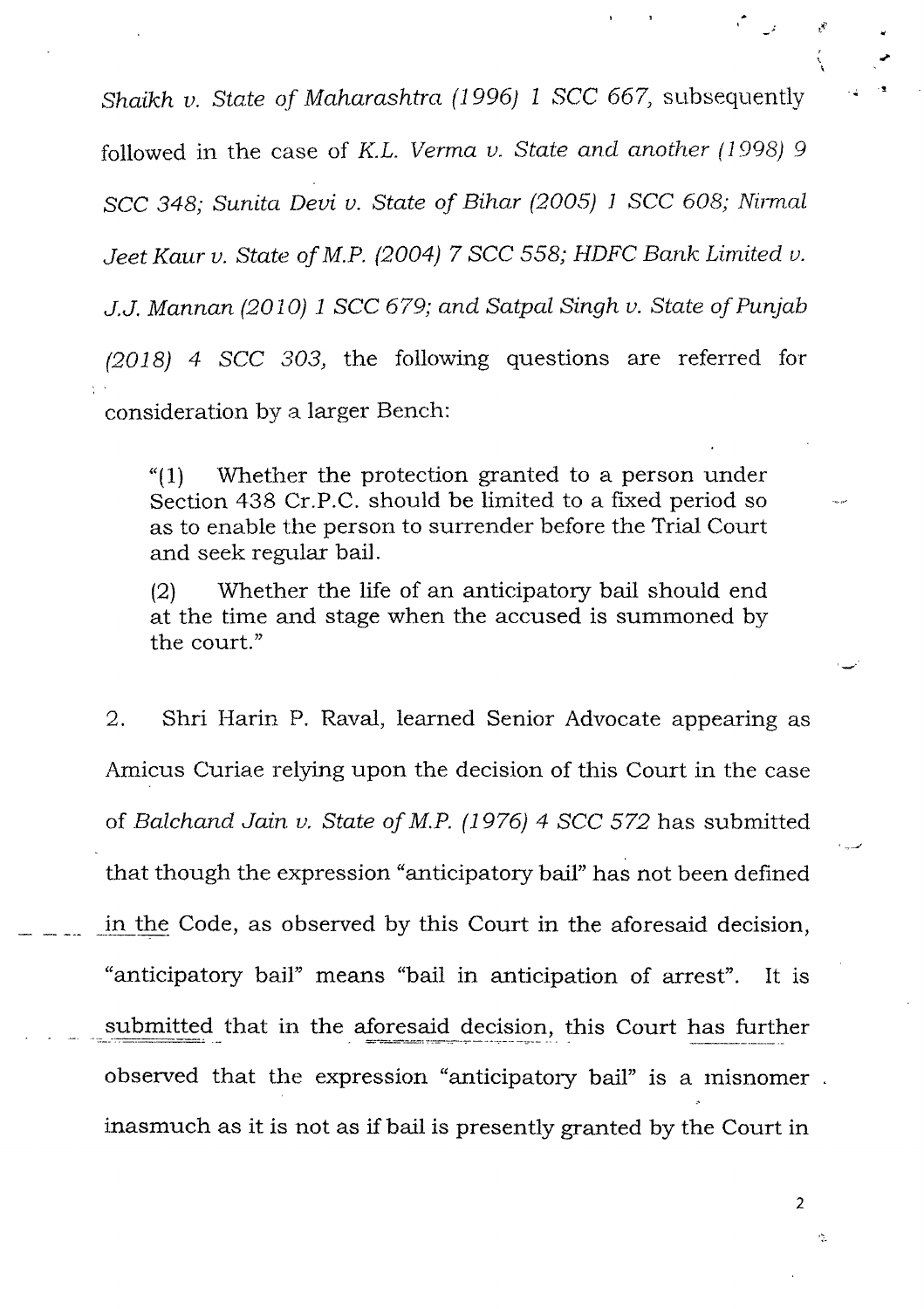anticipation of arrest. It is submitted that when a competent court grants "anticipatory bail", it makes an order that in the event of arrest, a person shall be released on bail. It is submitted that there is no question of release on bail unless a person is arrested and, therefore, it is only on arrest that the order granting "anticipatory" bail" becomes operative

a

2.1. Shri Raval, learned Amicus Curiae has taken us to the historical perspective on the inclusion of Section 438 of the Cr. P.C. It is submitted that on the recommendation of the Law Commission of India in its  $41^{st}$  Report dated 24.09.1969, the Parliament introduced a new provision in the form of "anticipatory bail" under Section 438 of the Cr.P.C. It is submitted that the Law Commission of India in its 41<sup>st</sup> Report stated in paragraph 39.9 the justification for power to grant "anticipatory baiI". It is submitted that as per the Law Commission the necessity for granting "anticipatory bail" arises mainly because sometimes influential persons try to implicate their rivals in false cases for the purpose of disgracing them or for other purposes by getting thern detained in jail for some days. It is submitted that the Law Commission further observed that with the accentuation of political rivalry, this tendency is showing signs of steady increase. Apart from false cases, where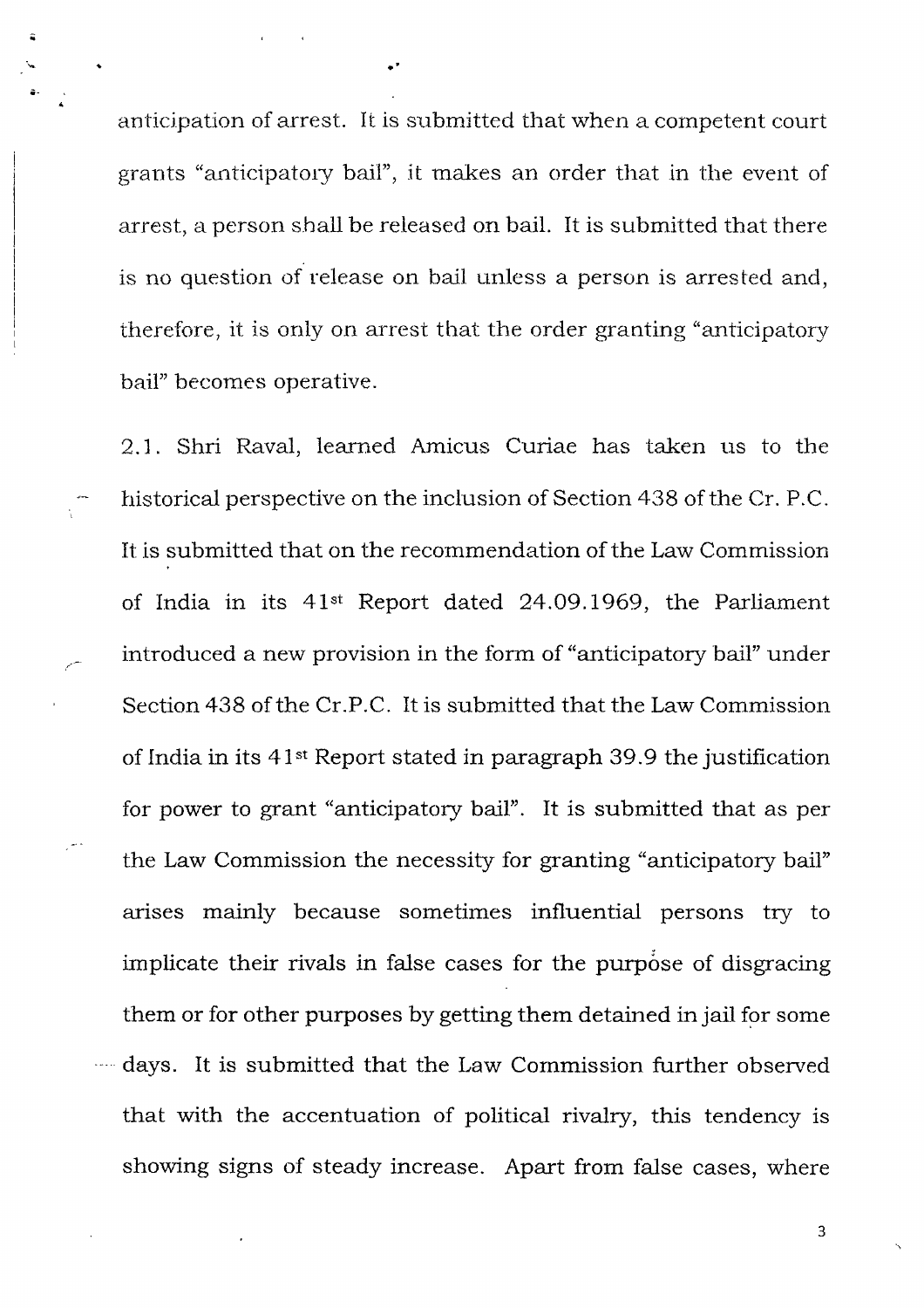there are reasonable grounds for holding that a person accused of an offence is not likely to abscond, or otherwise misuse his liberty, while on bail, there seems to be no justification to require him to first submit to custody, remain in prison for some days, and then apply for bail.

2.2 It is further submitted that power to grant "anticipatory bail" vests only in the High Courts or the Courts of Sessions. It is submitted that the "anticipatory bail" can be applied at different stages. It is submitted that even in a case where no FIR is lodged and a person is apprehending his arrest in case the FIR is lodged, in that case, he can apply for "anticipatory bail" and after notice to the Public Prosecutor the Court can grant "anticipatory bail". It is submitted that even in a case where the FIR is lodged but the investigation has not yet begun, i.e., pre investigation stage, the "anticipatory bail" can be applied. It is submitted that "anticipatory bail" can also be applied at post investigation stage. It is submitted that after exercising the discretion judiciously, the High Court or the Sessions Court grants "anticipatory bail" and that too after hearing the Public Prosecutor. It is submitted that therefore-once the bail is granted in anticipation of the arrest, there is no reason

4

Ò,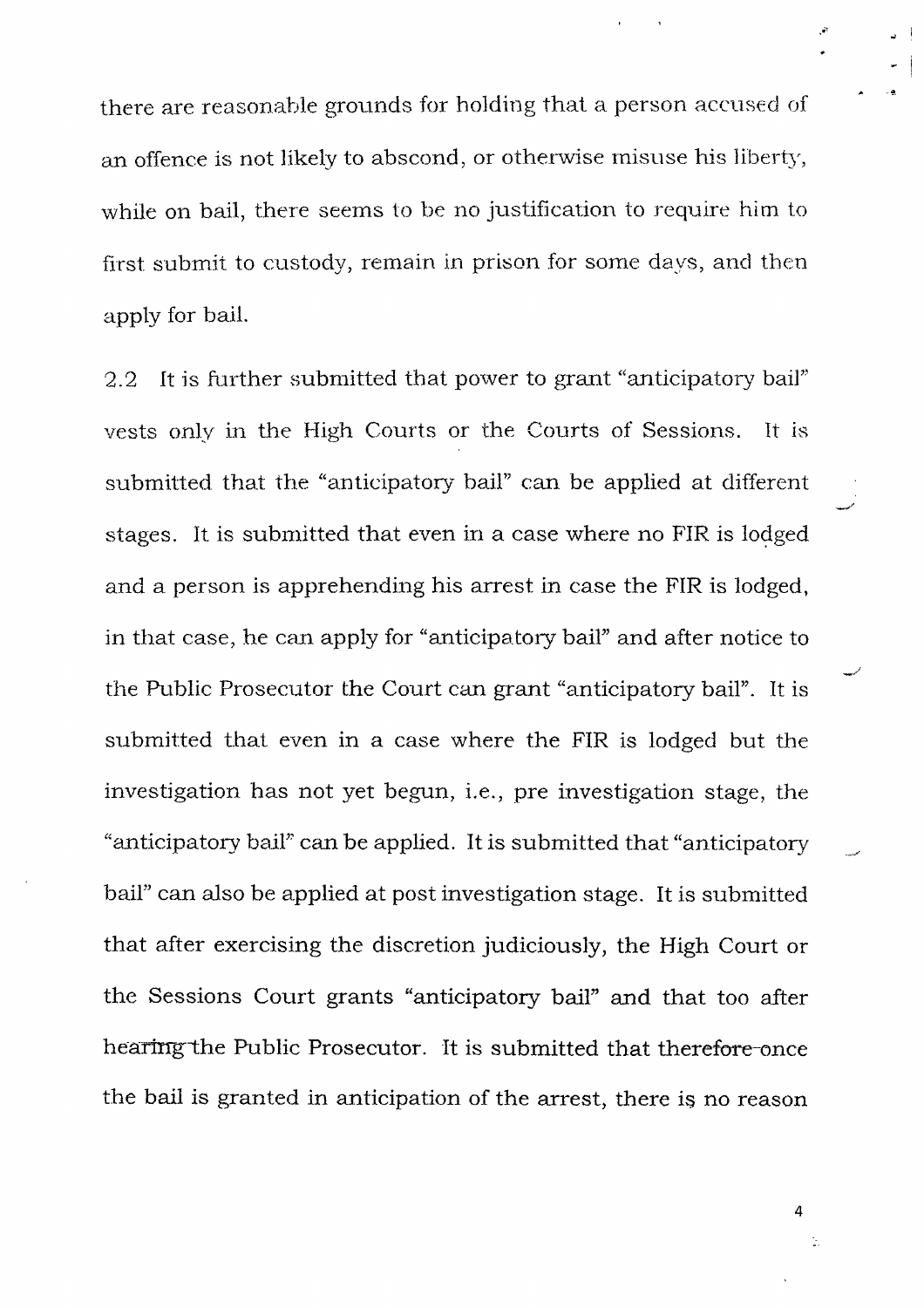to limit the same till the summon is issued by the Court and/or there is no reason to limit the period of bail in anticipation granted

a

;-

2.3 Shri Harin P. Raval, learned Senior Advocate appearing as Amicus Curiae has further submitted that in the case of Gurbaksh Singh Sibbia (supra), a Constitution Bench of this Court has observed and held that the facility which Section 438, Cr.P.C. atfords is generally referred to as "anticipatory bedl", an expression which was used by the Law Commission in its 41<sup>st</sup> Report. Neither the section nor its marginal note so describes it but, the expression "anticipatory bail" is a convenient mode of conveying that it is possible to apply for bail in anticipation of arrest. It is submitted that any order of bail can, of course, be effective only from the date of arrest because to grant bail as stated in Wharton's Law Lexicon, is to "set at liberty a person arrested or imprisoned, on security being taken for his appeararce". It is submitted that thus, bail is basically release from restraint, more particularly, release from the custody of the police. It is submitted that the act of arrest directly affects freedom of movement of the person arrested by the police, and speaking generally, an order of bail gives back to the accused that freedom on condition that he will appear to take his trial. Taking a surety, bonds and such other modalities are the means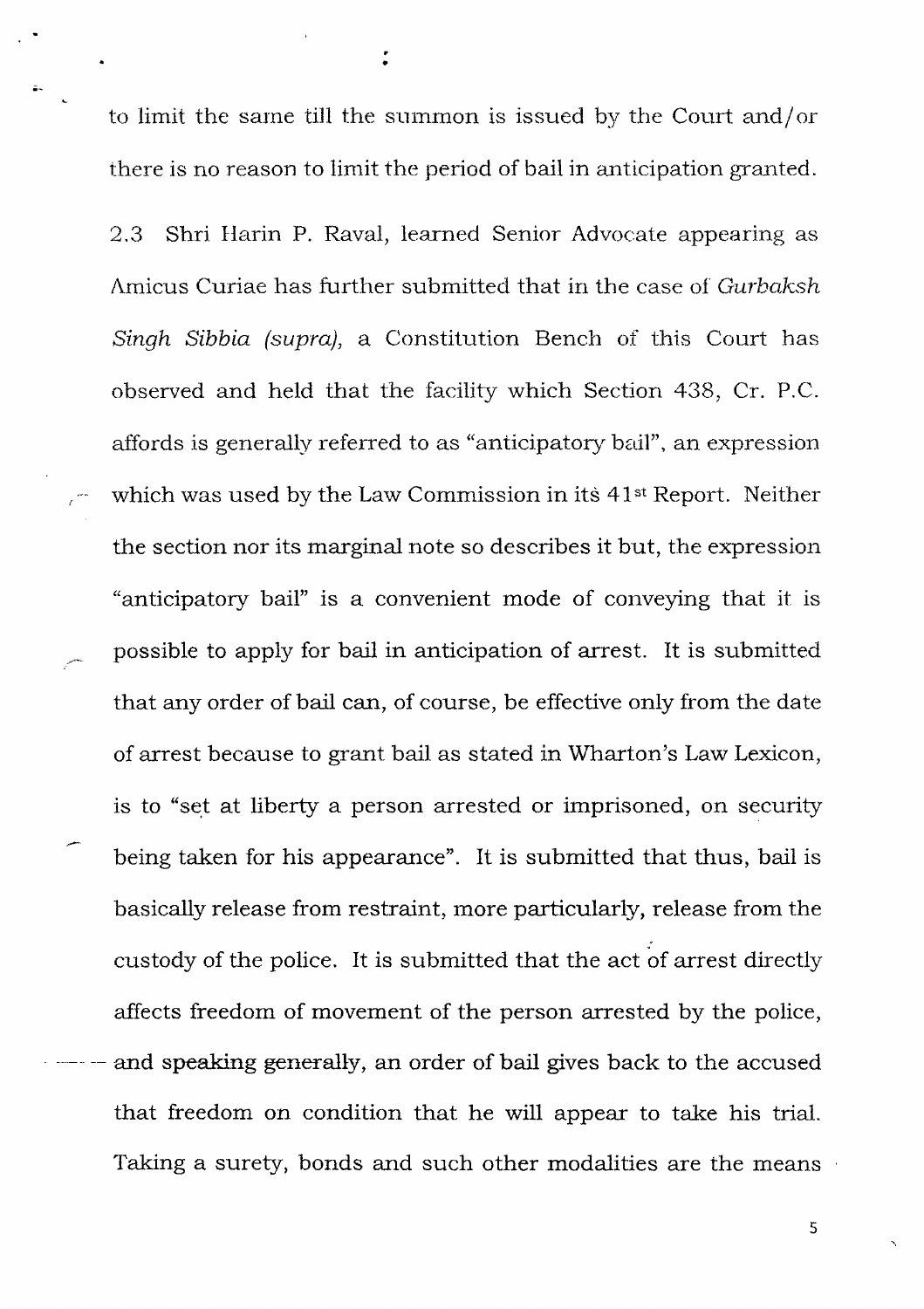by which an assurance is secured from the accused that though he has been released on bail, he will present himself at the trial of the offence or offences of which he is charged and for which he was arrested. It is submitted that the distinction between an ordinary order of bail and an order of anticipatory bail is that whereas the former is granted after arrest and therefore means release from the custridy of the police, the latter is granted in anticipation of arrest and is therefore effective at the very moment of arrest. It is submitted that in other words, unlike a post-arrest order of bail, it is a pre-arrest legal process which directs that if the person in whose favour it is issued is thereafter arrested on the accusation in respect of which the direction is issued, he shall be released on bail

2.4 Shri Harin P. Raval, learned Senior Advocate appearing as Amicus Curiae has further submitted that however the core questions before this Court are, (a) what is the life or currency of an anticipatory bail once the sarne has been granted by the competent court?; (b) once an order granting anticipatory bail has been passed, whether the said anticipatory bail only survives till the stage of filing of charge sheet/challan/final report or whether it subsists during the entire duration of trial?. It is further

6

 $\frac{1}{2}$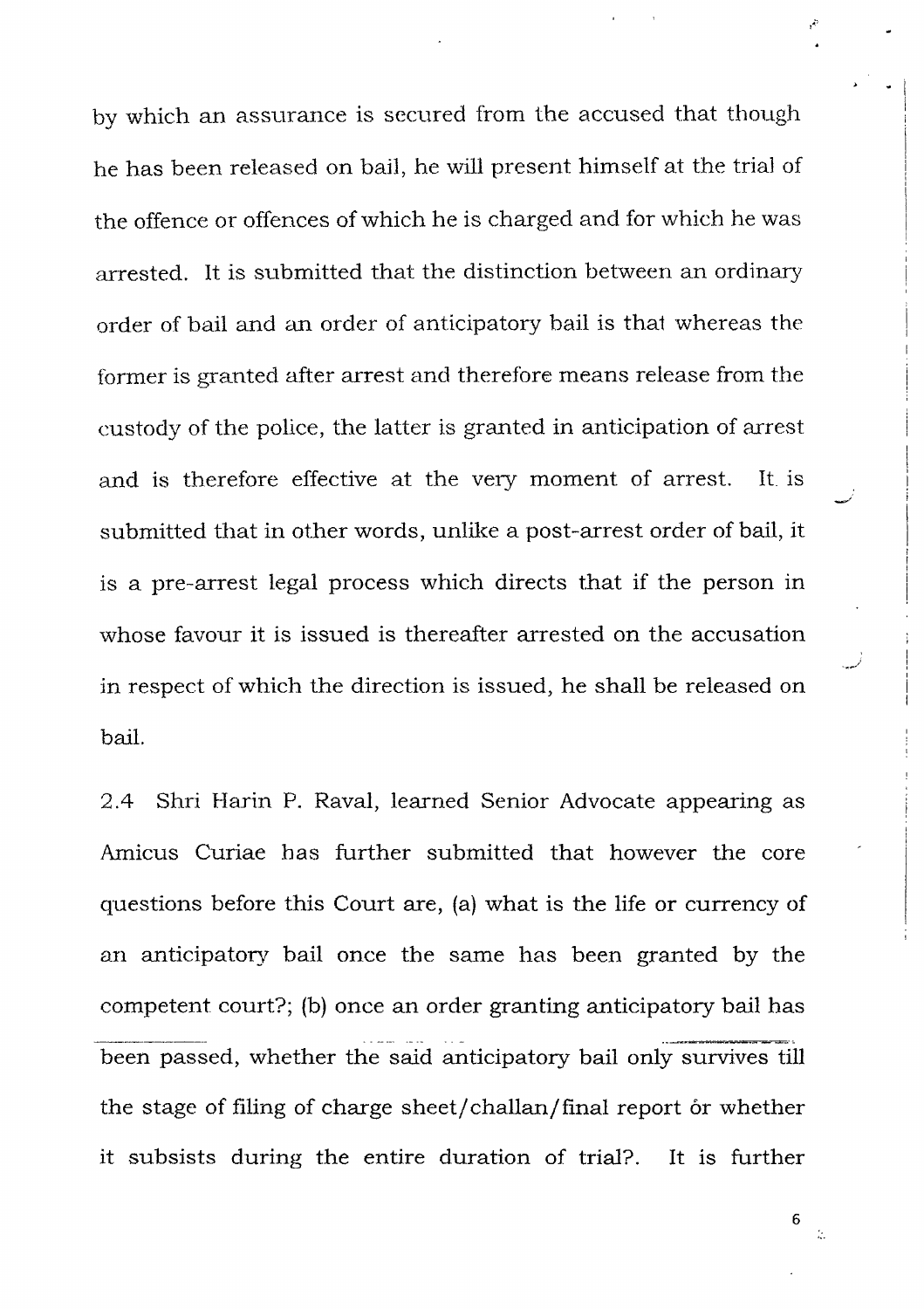submitted by Shri Raval that one another question may arise, namely, in a case where if new incriminating materials are found during the course of investigation, whether they could be relied on by the Court to cancel anticipatory bail which has already been granted?

2.5 It is submitted that, as such, the aforesaid questions are not res integra in view of the decision of the Constitution Bench of this Court in the case of Gurbaksh Singh Sibbia (supra). It is submitted that in the case of Gurbaksh Singh Sibbia (supra), a Constitution Bench of this Court has held that there is no limit to the currency of an order of anticipatory bail. The Court is vested with absolute discretion to direct the duration of the trial which can vary from a few weeks to even such duration until charge sheet has been filed and which may also extend to the entire duration of the trial. It is submitted that it is further observed that the sole consideration rnust be with a view to balance the two competing interests, viz., protecting the liberty of the accused and the sovereign power of the police to conduct a fair investigation. Shri Raval, learned Amicus Curiae has heavily relied upon the observations made by the Constitution Bench of this Court in paragraphs 42 & 43 of Gurbaksh Singh Sibbia (supra).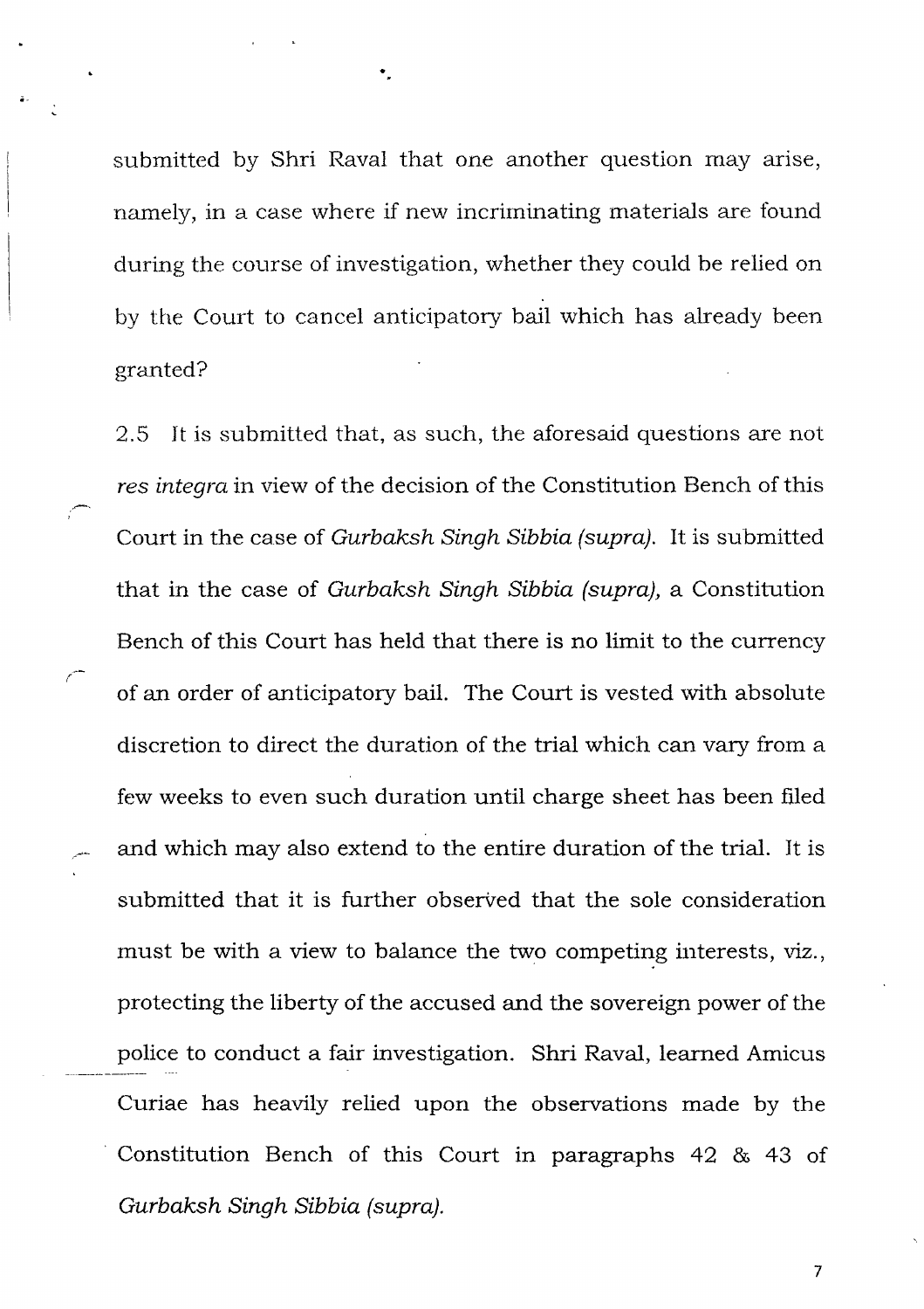2.6 It is further submitted by Shri Raval that in the subsequent" decision of this Court in the case of Siddharam Satlingappa Mhetre (supra), this Court has taken the view that the order of anticipatory bail once granted ordinarily subsists during the entire duration of the trial. It is submitted that it is further observed that by that the power of the Sessions Court or that of the High Court to re-visit its order granting anticipatory bail is curtailed, in case circumstances exist or new exigencies arise which merit interference. Heavy reliance is placed upon observations made by this Court in the case of Siddharam Satlingappa Mhetre (supra) in paragraphs 94, 95, 98, 100, I22 and 123.

It is submitted by Shri Raval that however, the judgment rendered in Siddharam Satlingappa Mhetre (supra) particularly in paragraphs 95, 108, 122 and 123 does not take into consideration the observations of the Constitution Bench in Gurbaksh Singh Sibbia (supra) in paragraphs 42 & 43, which clearly cull out that the discretion of the Sessions Court or a High Court is wide enough to limit as well as specify the duration of the anticipatory bail taking-into account all relevant-factors which may persuade-the discretion of the Court, It is submitted that Siddharam Satlingappa Mhetre (supra) proceeded to hold that the anticipatory bail shall

8

÷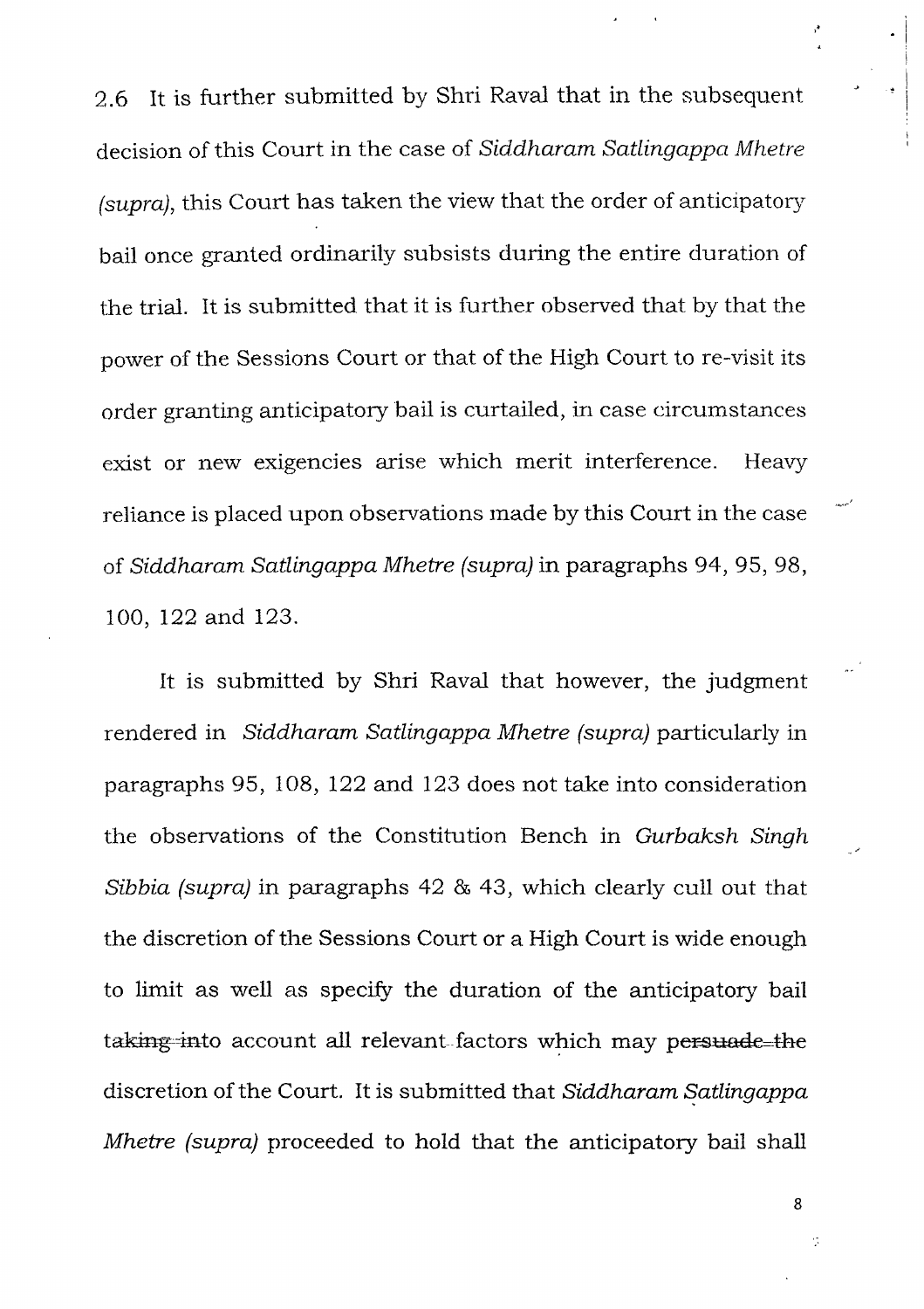subsists during the entire currency of the trial and specifically rejected the notion that anticipatory bail could be for a limited time as well, on the expiry of which the accused must surrender and It is submitted that in view of the apply for a regular bail. conflicting approach, the decision rendered in the case of Siddharam Satlingappa **Mhetre**  $(supra)$ particularly the observations made in paragraphs 95, 108, 122  $\&$  123 need to be revisited.

It is further submitted by Shri Raval, learned Amicus Curiae 2.7 that the discretion of the Sessions Court and the High Court is absolute, and no limitations whatsoever have been imposed by the legislature. It is submitted that the discretion therefore can be exercised to even limit the duration of the anticipatory bail, in order to ensure that the accused also cooperates with the investigation, or that relevant discoveries to secure incriminating material could be made under Section 27 of the Evidence Act, or in view of new incriminating circumstances which establish complicity of the accused. It is submitted that therefore the view taken by this Court in Siddharam Satlingappa Mhetre (supra) that the anticipatory bail to subsist for the entire duration of the trial, curtails the discretion of the Sessions Court or the High Court to limit such duration of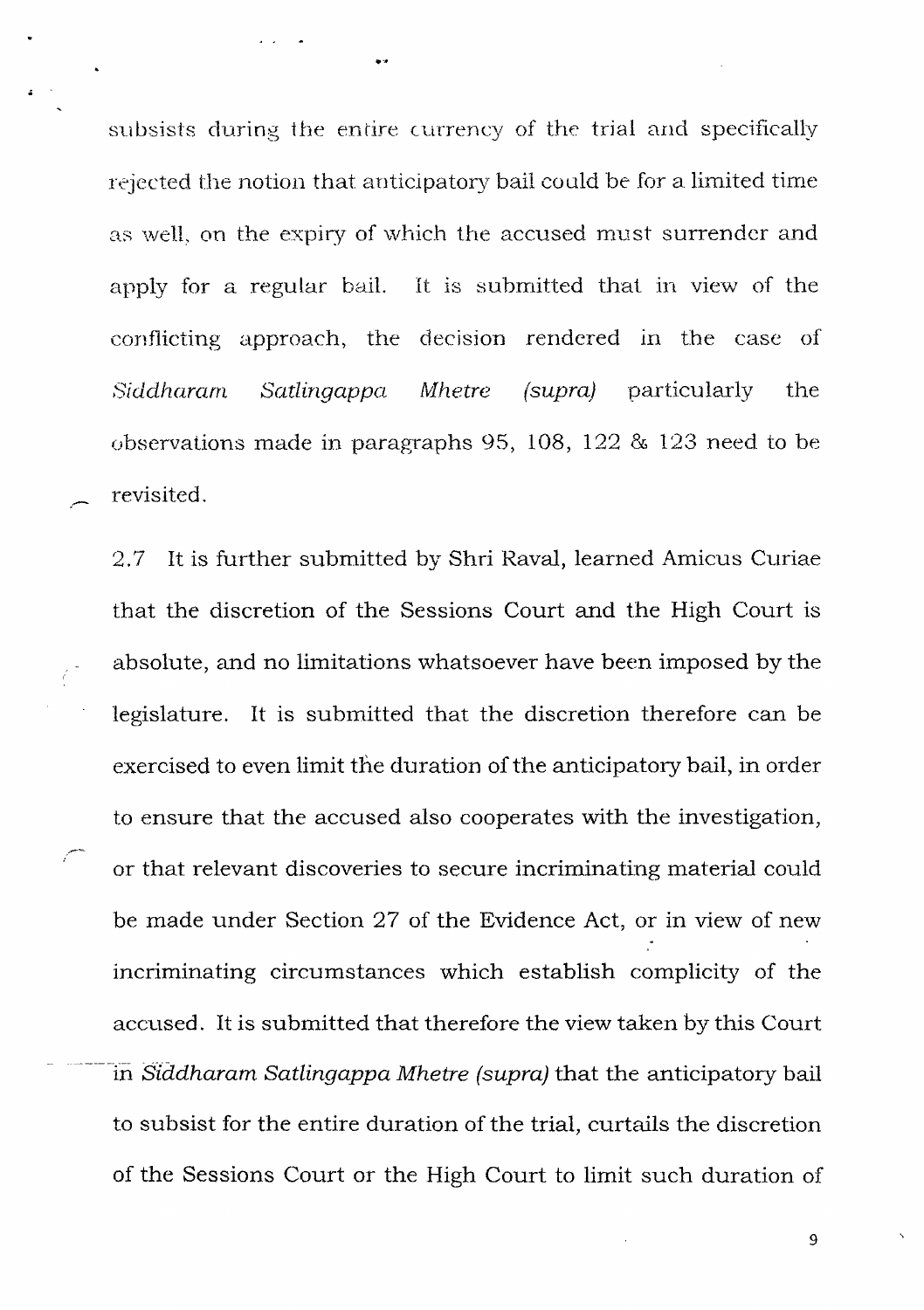anticipatory bail. It is submitted that such an interpretation is in absolute contravention of the law declared by the Constitution Bench in the case of Gurbaksh Singh Sibia (supra).

2.8 Making the above submissions and relying upon the aforesaid decisions of the Constitution Bench of this Court, Shri Raval, learned Amicus Curiae has concluded as under:

1) that the power vested by the Parliament on surperior criminal courts in the order of hierarchy, such as Sessions Court and High Court, is a power entailing conferment of absoiute discretion in deciding whether an application for anticipatory bail may be allowed or rejected, and also inheres in this discretion, the additional power to limit the duration of anticipatory bail to any point in time, or to any stage as the Courts may deem fit in the facts and circumstances of the case, and in view of all the attending circumstances;

2) that the order granting anticipatory bail will not interdict the power of the investigating agency to continue investigation of the case or would preverrt the investigating agency to ask for and be granted, respectively, Police Custody of the accused for the purposes of the investigation and where the investigating officer feels that the custody of the accused is necessary.

10

rli'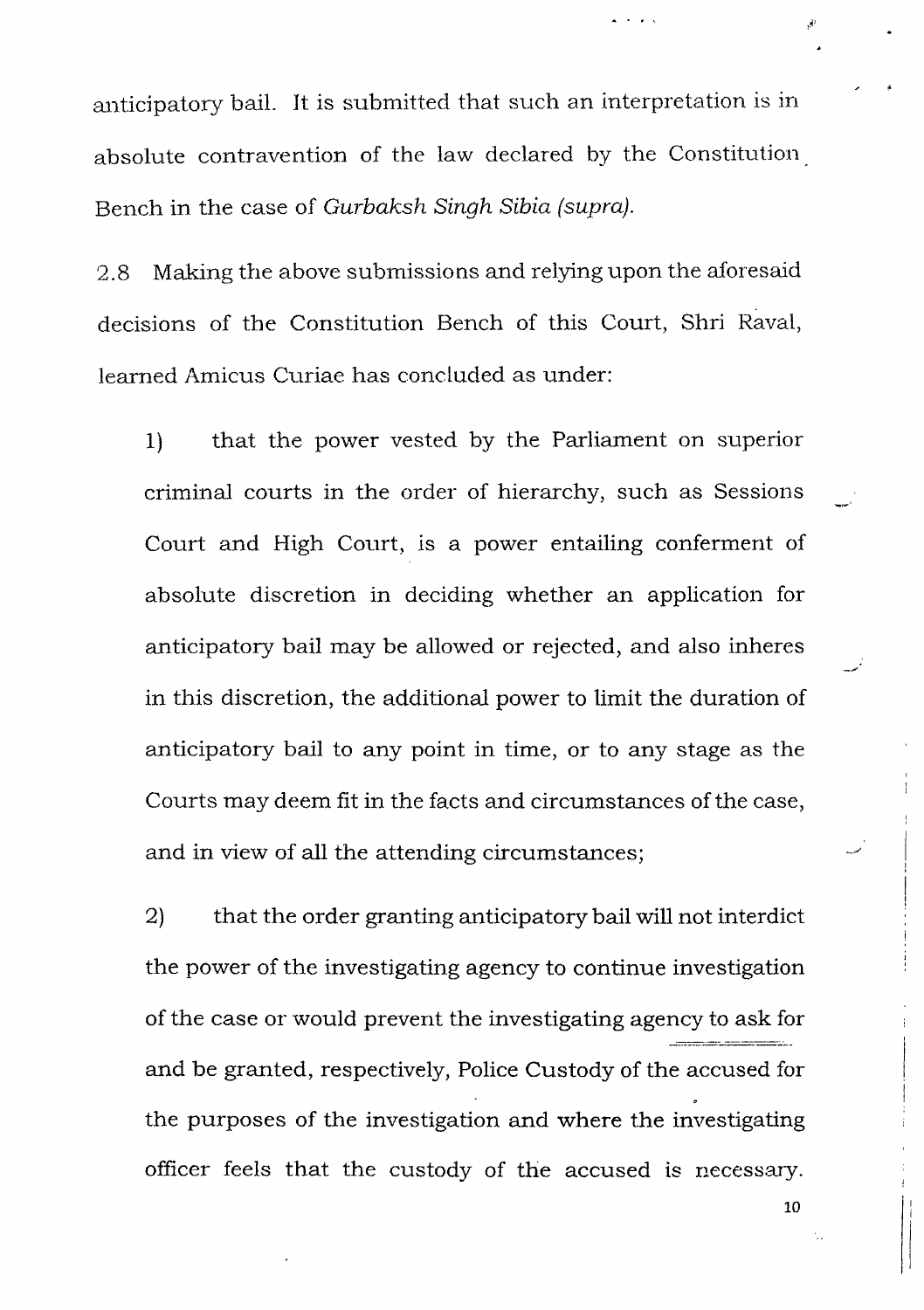Further since police custody can be granted only in the first 14 days of the arrest, the decision to restrict the duration of the bail would balance the twin competing interest, viz., the individual liberty and the sovereign power of the police to investigate the case;

3) that the life of the order granting anticipatory bail can be restricted, which may be at a stage till either the FIR is filed in cases where such order is granted on an reasonable apprehension of being arrested in relation to a cognizable case, where the FIR or Complaint is yet not filed; in cases where FIR or complaint is filed, it may be restricted to a period of ten days after arrest (since it leaves a period of 4 days for the investigation agency to get police custody, within the outer limit of 14 days) and then leave it open for the accused so released on anticipatory bail to apply for regular bail under Section 437/439; alternatively such order may endure till filing of charge sheet which has to be filed within 90 days of the arrest. It may be remembered here that non-filing of charge sheet within 9O days of arrest entitles the accused, statutory bail or default bail, as a matter of right, in view of express stipulation contained in Section 167 of the Code of Criminal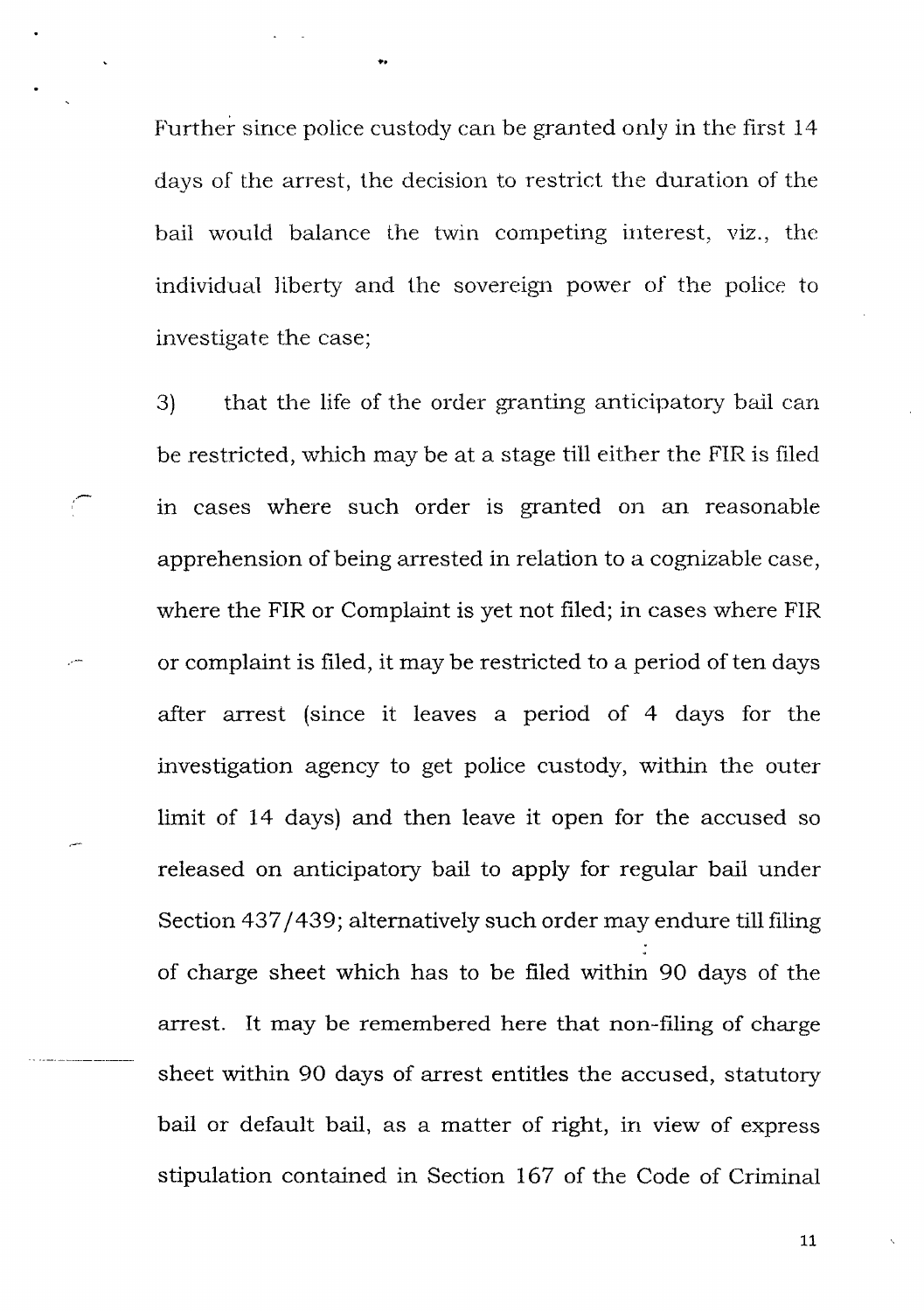Procedure, 1973. Also, in case where an accused is released on anticipatory bail, the investigation authorities may not be subjected to adherence to filing of charge sheet within 90 days as there would be no consequence as the accused is already enlarged on bail. It may therefore be safer to adhere to the earlier practice evolved by judicial precedents to restrict the operation of life of the order granting anticipatory bail for 10 days of arrest, leaving it open to the accused to apply for regular bail under Section 437/439 of the Code and equally leaving it open for the Court to consider such an application without in any way being influenced by the fact of grant of anticipatory bail, as at that stage the considerations are at a very early stage where the investigation itself may be in nascent stage or the materials are yet to be gathered and the accused is yet to be interrogated; and

4) that anticipatory bail once granted can also be cancelled, either in appeal to a superior forum on challenge being made or by the same court on establishment of well accepted and legally enshrined principles retating to cancellation of bail.

12

t, I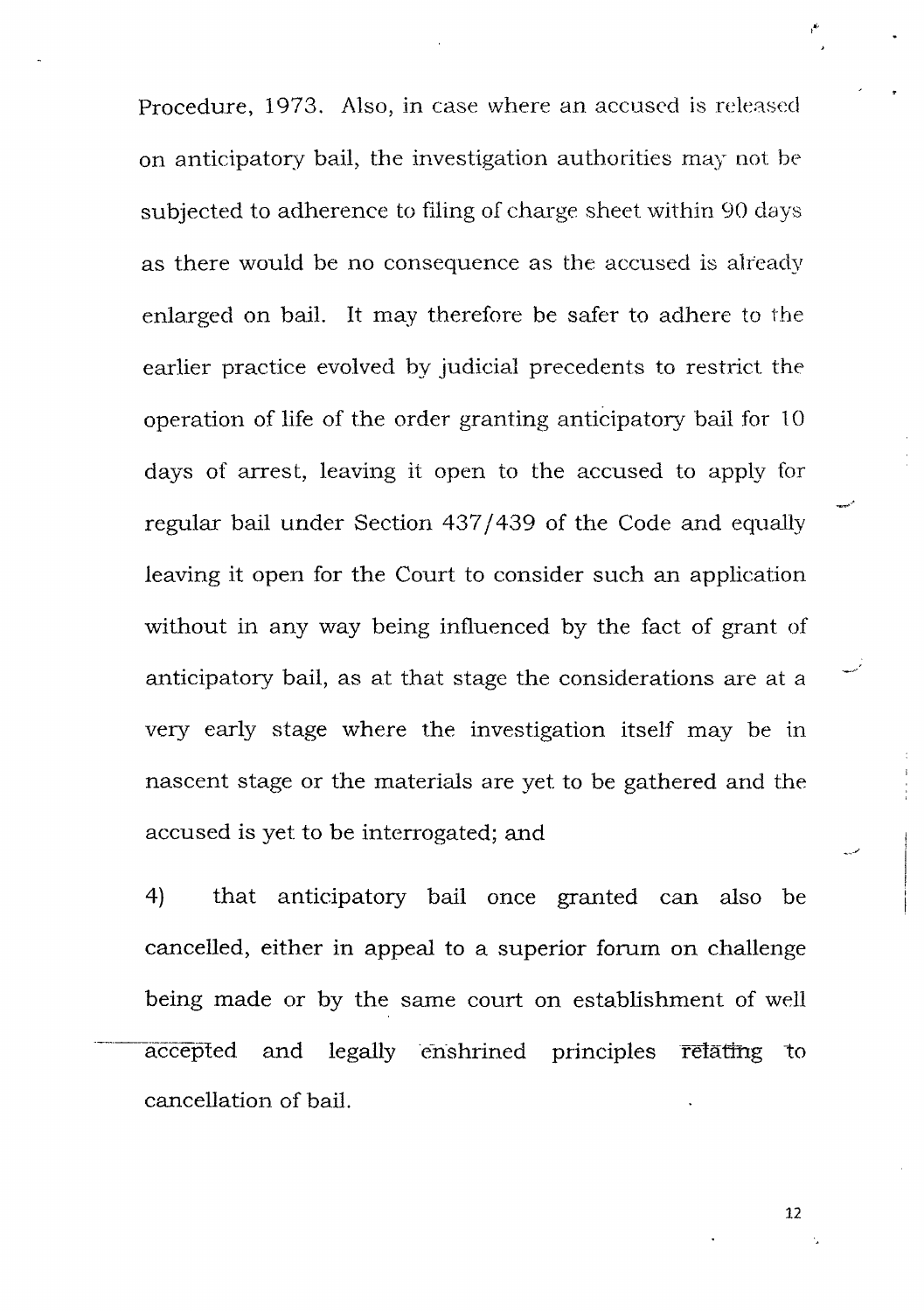3. Shri K.V. Vishwanathan, learned Senior Advocate who was also requested to assist us as an Amicus Curiae has submitted that the exercise of power under Section 438 is exactly like the exercise of power under Sections 437 and 439 of the Cr.P.C. It is submitted therefore, the pre-arrest bail granted in anticipation of arrest under Section 438 ought to operate like any other order granting bail till an order of conviction or till an affirmative direction is passed under Section 439(2) of the Cr.P.C. It is submitted that therefore the law laid down by this Court in the cases of Gurbaksh Singh Sibbia (supra) and Siddharam Satlingappa Mhetre (supra) lay down the correct law. It is submitted that the exceptions carved out in Gurbaksh Singh Sibbia (supra) particularly in paras 79, 42 and 43 are well within the scheme of the Code.

 $\ddot{\cdot}$ 

3.1 It is further submitted by Shri Vishwanathan, learned Amicus Curiae that the power of arrest of the police is under Section 4l of the Cr.P.C. It is submitted that this Section has two essential parts. One, relating to offences in which the maximum punishment can extend to imprisonment for seven years. Second, relating to offences in which the maximum punishment can extent to imprisonment above seven years or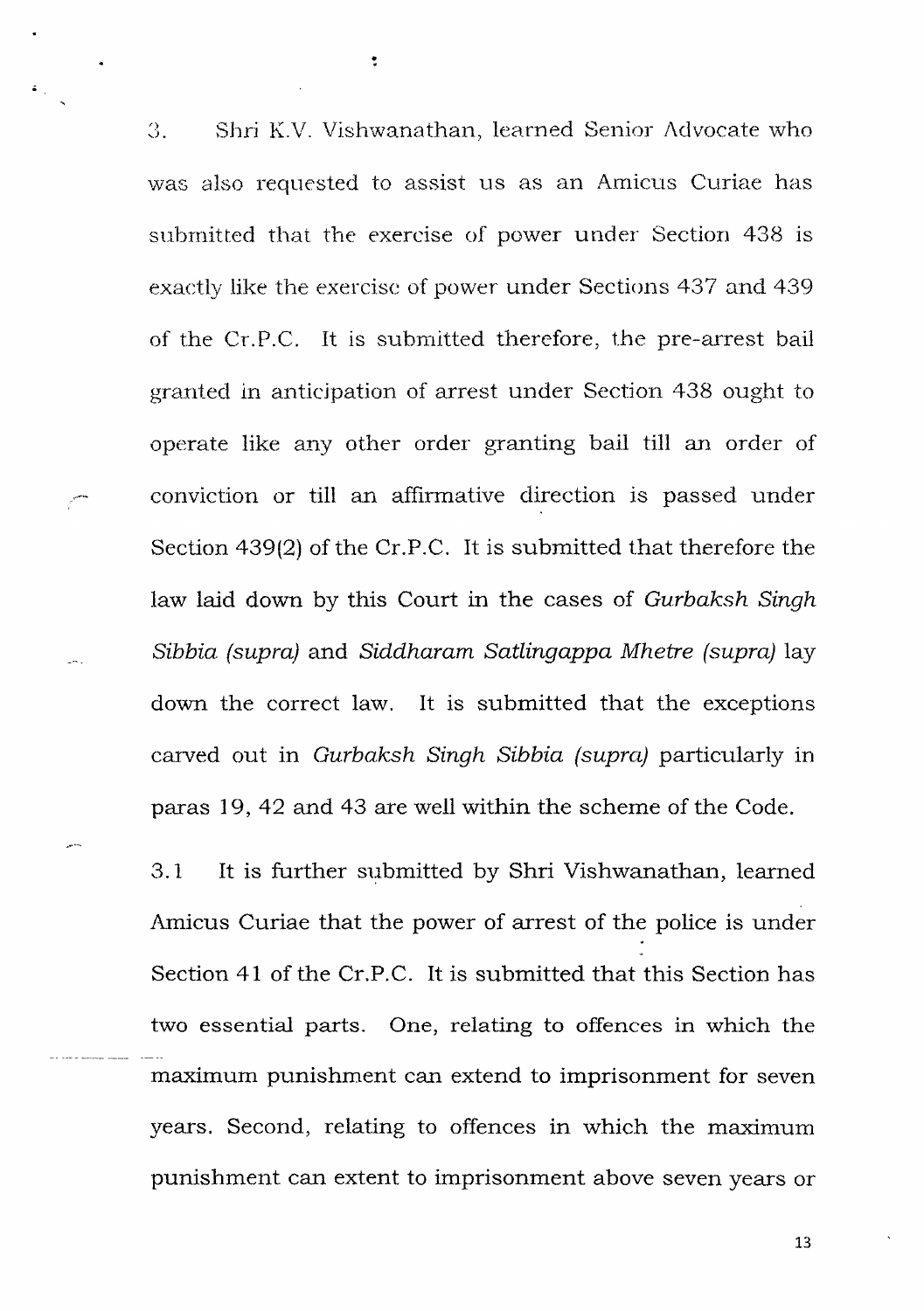death penalty. It is submitted that though they have different conditions and thresholds, in both cases it is clear from a bare reading of the section that the power of arrest cannot be exercised in every FIR that is registered under Section 154 Cr.P.C. It is submitted that this power is circumscribed by the conditions laid down in this Section. Moreover, this principle that the power of arrest is not required to be exercised in every case was recognised in the cases of Joginder Kumar v. State of U.P. (1994) 4 SCC 260 (para 20); Lalitha Kumari v. State of U.P.  $(2014)$  2 SCC 1 (paras 107-108); and Arnesh Kumar v. State of Bihar (2014) 8 SCC 273 (paras 5 and 6). It is submitted that, in fact, this Court in the case of M.C. Abraham v. State of Maharashtra (2003) 2 SCC 649 (para 15) has held that it was not mandatory for the police to arrest a person only because his/her anticipatory bail had been rejected.

 $3.2$ It is further submitted by Shri Vishwanathan, learned Amicus Curiae that the power of arrest is then further circumscribed by Section 438 Cr.P.C. It is submitted that as recognized by the Law Commission, there are cases where the power of arrest is not required or allowed to be exercised. It is submitted that exercising power of arrest in such cases would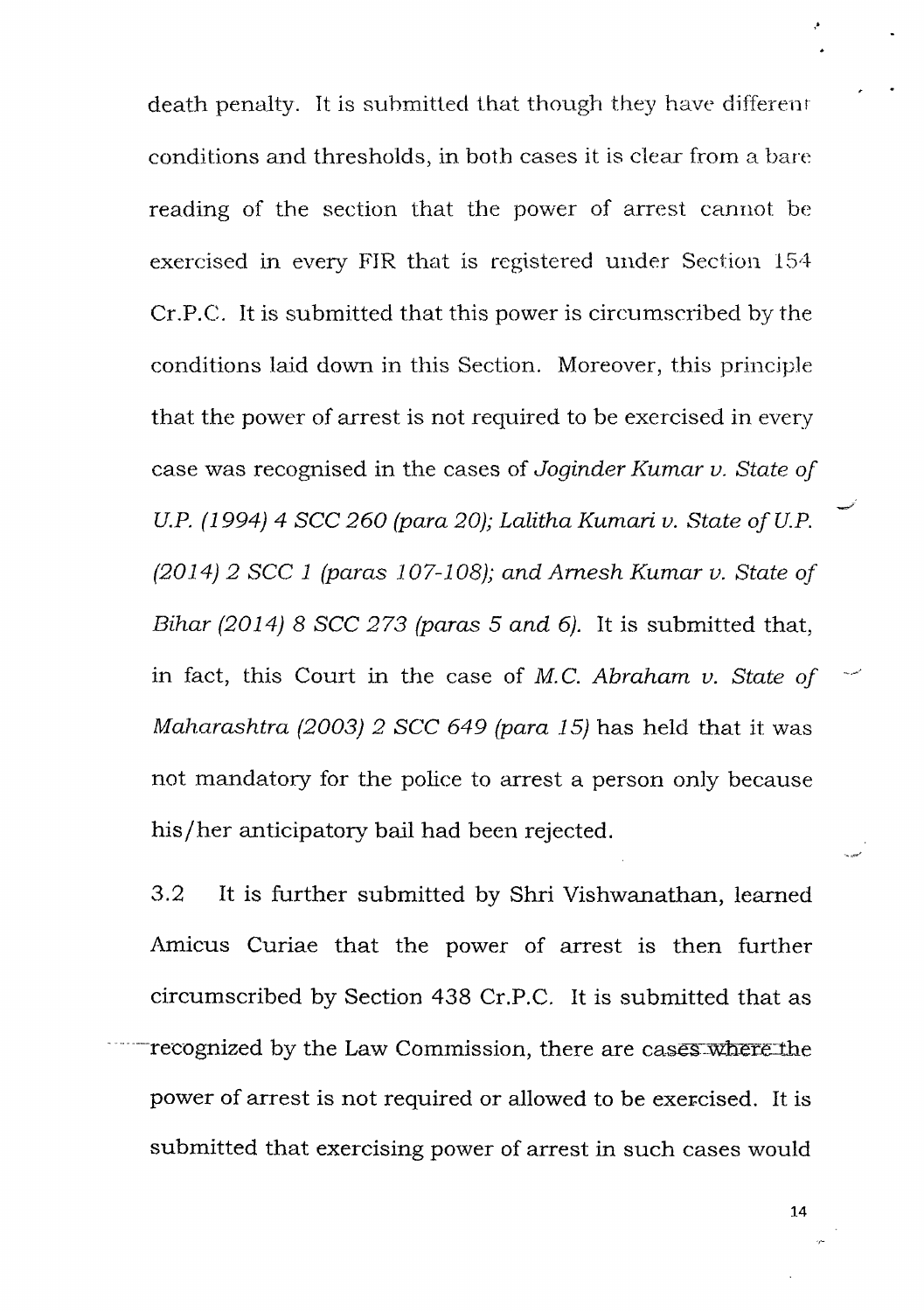be a grave violation of a person's right and liberty. It is submitted that such exercise of power would amount to misuse of Section 41. It is submitted that the check on the power of arrest and custody provided by Sections 437 or 439 is limited as the check is only post facto. It is submitted that by then the person arrested has already suffered the trauma and humiliation of arrest.

It is further submitted that to safeguard this situation,  $3.3$ Section 438 was introduced so as to provide for judicial It is submitted that this intervention in necessary cases. judicial intervention is to ensure that the power of arrest is regulated under the scrutiny of the courts. It is submitted that to strike a further balance between the power of arrest and the rights of the accused, this power was specifically given to the Court of Session and the High Court so as to ensure that this judicial intervention is done at the supervisory level and not at the magisterial level. It is submitted that it is in this light that the two questions raised in the present reference need to be addressed.

Taking us to the recommendations in the 41<sup>st</sup> Report of  $3.4$ the Law Commission and the observations made in the Report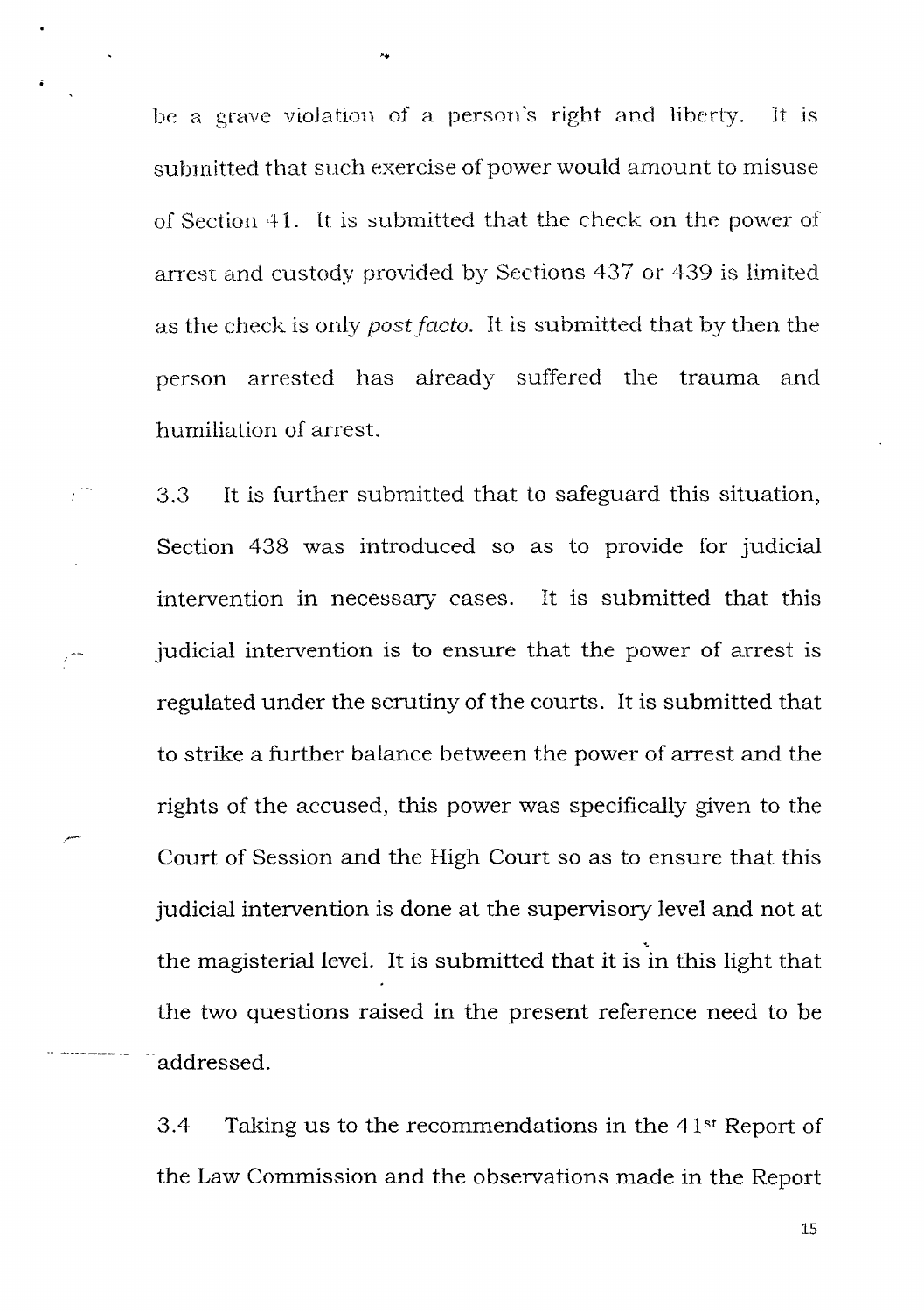of the Committee on Reforms of the Criminal Justice system. headed by Dr. Justice V.S. Malimath, it is submitted by Shri Vishwanathan that Section 438 is a check on the power of arrest of the police. It is submitted that as stated in the above Law Commission Report, it is a check not only against false cases, but also in cases where the need to arrest does not arise.

3.5 It is further submitted that even otherwise a bare reading of the Section shows that there is nothing in the language of the Section which goes to show that the pre-arrest bail granted under Section 438 has to be time-bound. It is submitted that the position is the same as in Sections 437 and 439. It is submitted that at this stage Section 438(3) is relevant to be taken into consideration. It is submitted that there are two very important aspects in Section 438(3) Cr.P.C. which are relevant to be considered to understand the scheme of the Code, viz., (a) a person in whose favour a pre-arrest bail order has been made under Section 438 has first to be arrested Such a person is then released on bail on the basis of the prearrest bail order. For such release the person has to comply with the requirement of Section 441 of giving a bond or surety; and (b) where the magistrate taking cognizance under Section

16

Ç,